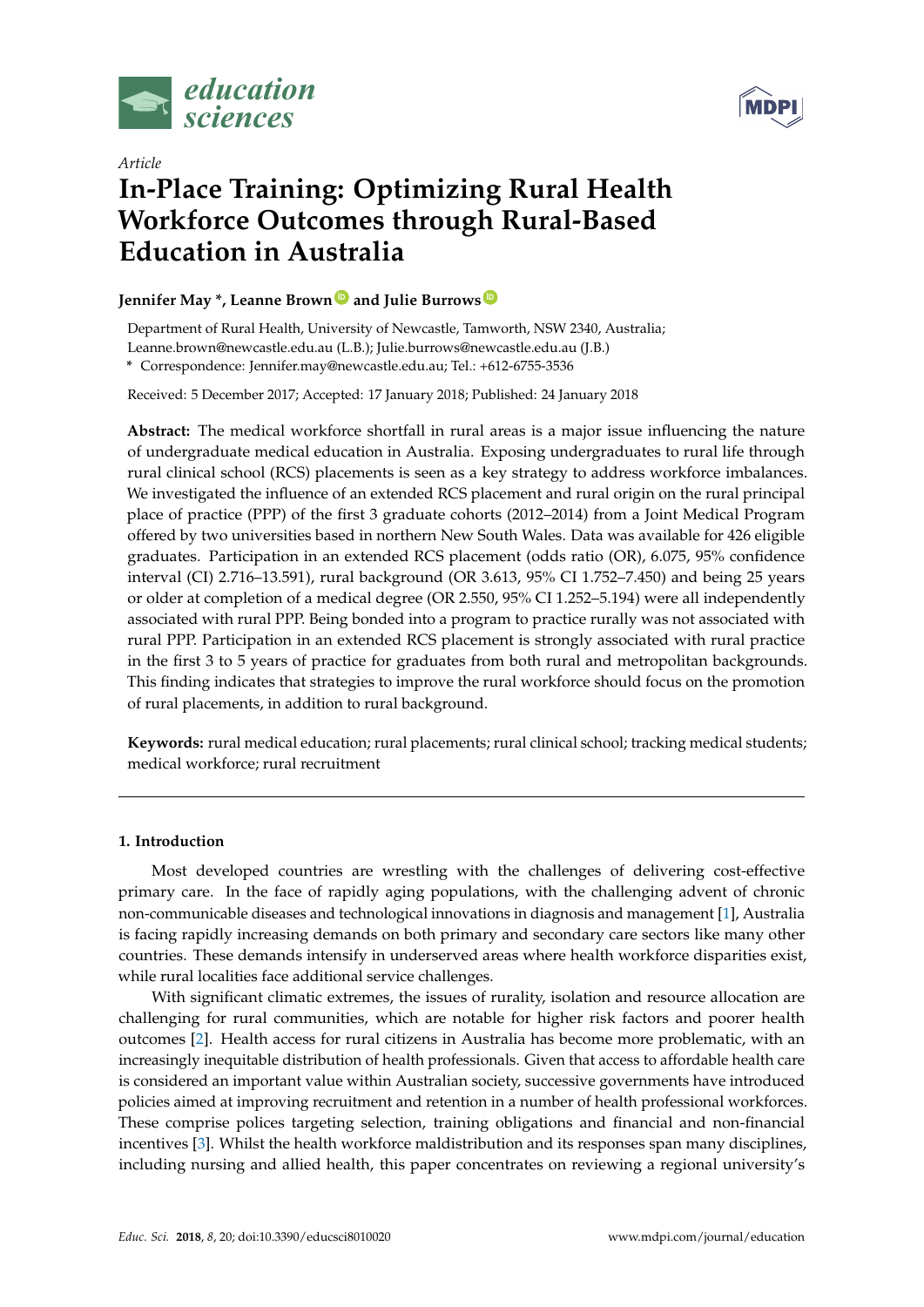approach to medical-education enablers, and reflects the important confluence of policy in order to achieve long-term appropriate workforce retention.

Rural workforce policy has been led by the Commonwealth (national) government in Australia, Rural workforce policy has been led by the Commonwealth (national) government in Australia, with the states or provinces responsible for most of the post-vocational training positions for those in with the states or provinces responsible for most of the post-vocational training positions for those in the medical workforce [\[4\]](#page-8-3). Obligatory rural recruitment strategies have had a chequered policy journey, the medical workforce [4]. Obligatory rural recruitment strategies have had a chequered policy with bonding programs for undergraduates, such as the Bonded Medical Places (BMP) Scheme, the Medical Rural Bonding Scheme (MRBS) and the Rural Australia Medical Undergraduate Scholarship (RAMUS), having been utilised in the last 10-plus years [\[5\]](#page-8-4). In 2016, the BMP Scheme return-of-service obligation was reduced from up to 6 years to 12 months for incoming participants. It is unclear whether the 11% of graduates who are bonded nationally will complete their return-of-service obligation [\[5\]](#page-8-4). A targeted approach to engaging students and graduates with such obligations to rural practice would be a useful strategy for improving retention. Moreover, there is evidence that a range of factors throughout the medical-training pathway influence the supply of doctors in rural areas [\[6\]](#page-8-5). With large increases in the number of medical students graduating in Australia, further focus has been on levers available to government to encourage rural practice. Workforce programs supporting rural-based training have been a key area of endeavour.

The University of Newcastle (UON) in New South Wales (NSW), Australia, has had a proud The University of Newcastle (UON) in New South Wales (NSW), Australia, has had a proud history of training students with interest in returning to regional and rural areas. It also has a strong history of training students with interest in returning to regional and rural areas. It also has a strong history of educating Indigenous medical students (those identifying as Aboriginal or Torres Strait history of educating Indigenous medical students (those identifying as Aboriginal or Torres Strait Islander), having trained an estimated 36.6% of the Indigenous doctors in Australia in 2014 [\[7\]](#page-8-6). The university has representation on the International Reference Group for Global Consensus for Social Accountability in Medical Schools. Following Commonwealth government funding in 2006, Accountability in Medical Schools. Following Commonwealth government funding in 2006, the the university formalized rural clinical schools (RCS) in three communities in north-western NSW university formalized rural clinical schools (RCS) in three communities in north-western NSW (Figure [1\)](#page-1-0). (Figure 1).

<span id="page-1-0"></span>

**Figure 1.** Location of the Joint Medical Program (University of Newcastle and University of New Total Program (University of New Cases) England) within the Hunter and New England regions of NSW. New England) within the Hunter and New England regions of NSW.

In 2008, the University of New England (UNE) joined with the UON to deliver a Joint Medical In 2008, the University of New England (UNE) joined with the UON to deliver a Joint Medical Program (JMP). The UON main campus is located in a major city with a population of 250,000 Program (JMP). The UON main campus is located in a major city with a population of 250,000 whereas UNE is located in Armidale, in northern NSW, a medium to large regional city (population 25,000). 25,000). The JMP was established in partnership with the Hunter New England local health district The JMP was established in partnership with the Hunter New England local health district and and the Central Coast local health district. This unique combination of two universities and two local the Central Coast local health district. This unique combination of two universities and two local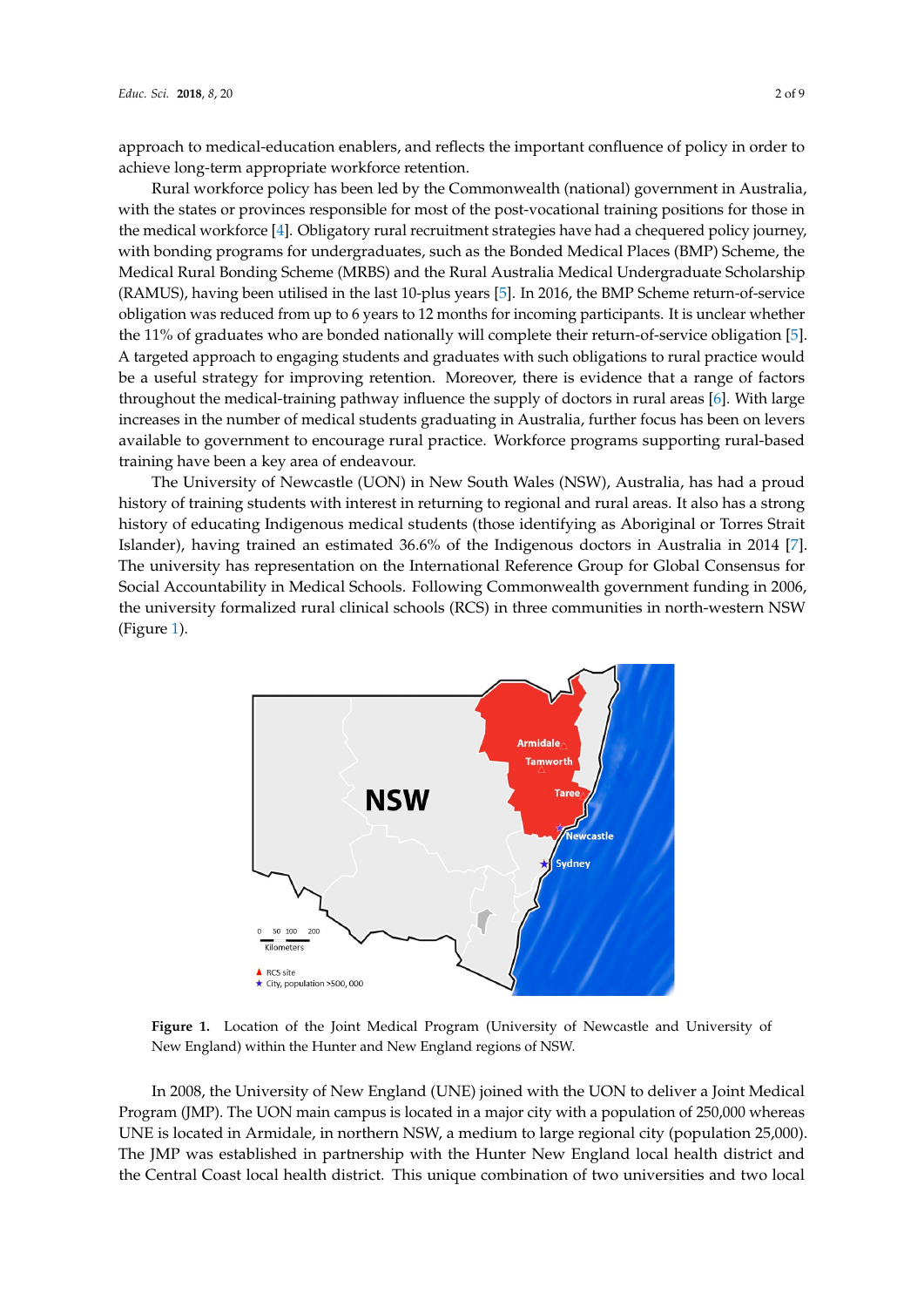health districts (LHDs) has enabled the provision of medical training across rural, regional and metropolitan footprints in NSW. The region is also one of 17 regional areas in Australia now supported under the Commonwealth government-funded Rural Health Multidisciplinary Training (RHMT) workforce program.

During the final years of the JMP (4th and 5th year) all students have the opportunity to gain clinical experience in a rural setting by undertaking semester or year-long RCS-supported placements. In the 4th year, students undertake 6-week rotations in medicine/surgery and women, adolescent and children's health and 2 electives. In the 5th year, rotations of 4 to 7 weeks' duration are undertaken in medicine, psychiatry/palliative care, primary health care, emergency medicine and anaesthesia/intensive care, oncology/orthopaedic surgery and a student-initiated special study elective. Placements are configured so that students have an immersion experience in one community, with opportunities for community engagements.

Table [1](#page-3-0) identifies the key evidence-informed approaches, the key parameters noted by government, and UON and UNE's response in Australia. Similar themes and evidence-based approaches are seen in many countries [\[3](#page-8-2)[,7\]](#page-8-6).

Selecting students who are more likely to consider rural practice is well affirmed in the medical literature [\[8](#page-8-7)[,9\]](#page-8-8). Existing evidence upholds the importance of supporting enrolment from underserved areas [\[10\]](#page-8-9) and also notes that high levels of debt will reduce generalist careers and rural return [\[11\]](#page-8-10). The JMP has provided a pathway for rural and Indigenous students into medicine since 2008, with targeted outreach to attract students of low socio-economic status addressing the core UON value of ensuring equity of access to high-quality education. In Australia, multiple classifications are utilised for rural and remote programs; the Australian Standard Geographical Classification–Remoteness Area (ASGC–RA) system [\[12\]](#page-8-11) is principally a geographic classification system, whereas the new Modified Monash classification system takes into account both geography and population size [\[13\]](#page-8-12).

In 2016, 34.1% (58 students) of that year's entry cohort of JMP students originated from rural and remote areas (ASGC–RA 2–5) and 10.6% (60 students) of the total medical student cohort identified as Indigenous. Students who enrol in the JMP apply to UON and, via a preference and allocation process, are offered places at either UON or UNE. High-school performance, the Undergraduate Medicine and Health Sciences Admission Test (UMAT), a multiple skills assessment (interview) and personal qualities assessment complete the rural admissions process. In NSW the postgraduate journey begins with a 2-year pre-vocational training experience undertaken in highly supervised (mainly hospital) settings, followed by entry into post-vocational training. Specialist training for general practice can be achieved in 3–5 years, with most of the other specialties taking 5–8 years to complete.

Demographic and workforce outcome data are being collected to identify the impacts of various policy approaches on JMP graduates' locations, although the capacity for attribution of individual factors should be challenged as locational decision making is often a result of multiple synergistic influences or factors [\[6,](#page-8-5)[14\]](#page-8-13). This study aimed to determine what influence extended RCS placements had on postgraduate-practice location. Our hypothesis was that extended RCS placements are positively associated with rural workforce location in the early postgraduate years. This paper reports the short-term workplace outcomes for the first three graduating cohorts of the JMP and explores the policy-relevant trends in the key evidenced attraction factors.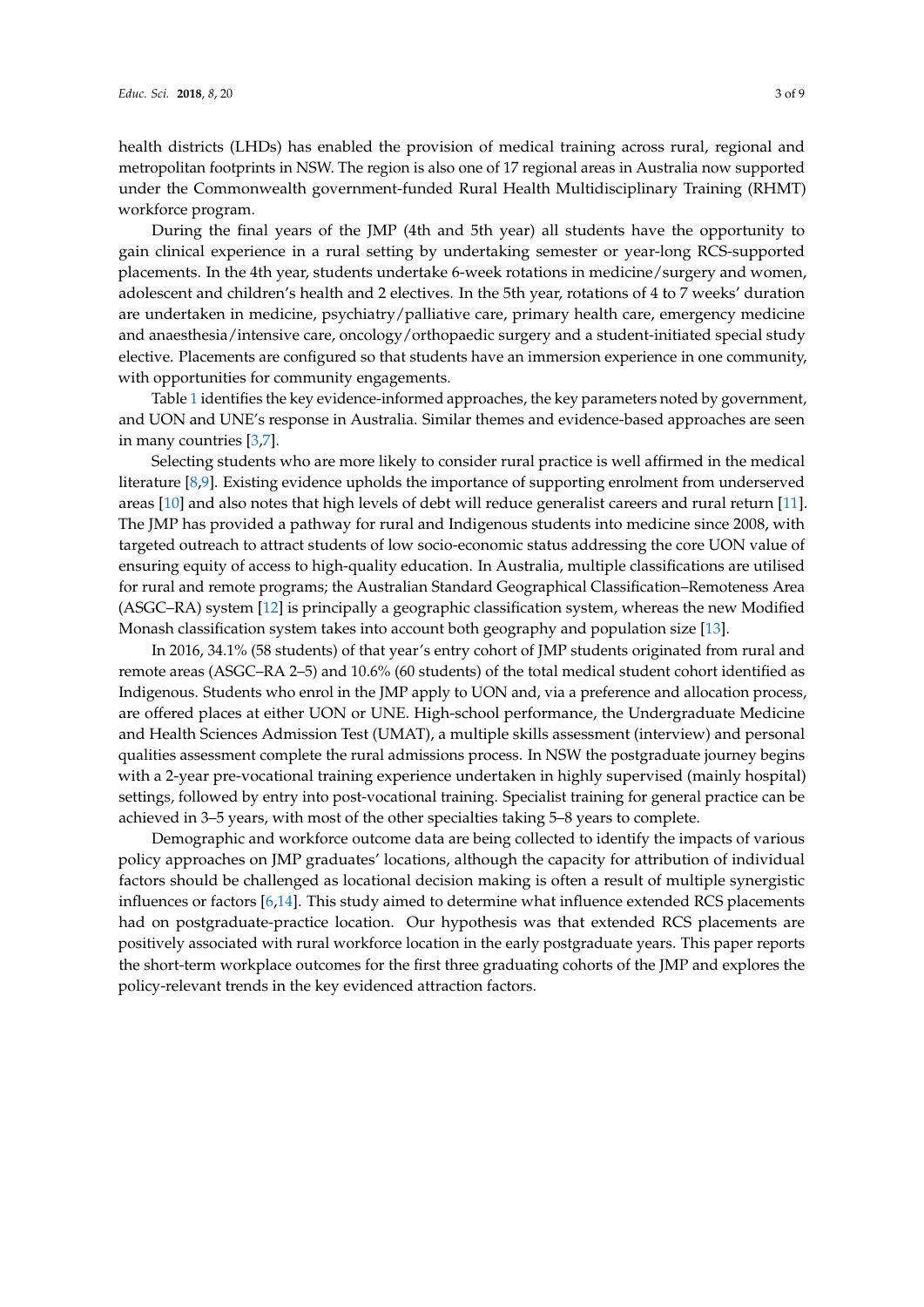**Table 1.** Key evidence-informed predictors of long-term rural residence, Australian Commonwealth government policies and rationale.

<span id="page-3-0"></span>

| Evidence-Informed Predictors of Long-Term Rural Residence                          | <b>Current Commonwealth Policy</b>                                                                                                                       | <b>Local Regional University Response</b>                                                                                                                                                                                                                                                                                                                                                                             |
|------------------------------------------------------------------------------------|----------------------------------------------------------------------------------------------------------------------------------------------------------|-----------------------------------------------------------------------------------------------------------------------------------------------------------------------------------------------------------------------------------------------------------------------------------------------------------------------------------------------------------------------------------------------------------------------|
| Rural and regional origin is a key predictor for rural recruitment                 | Medical school rural quotas (currently 25% of<br>Commonwealth Funded places)<br>Preferred pathways for Aboriginal and Torres Strait<br>Islander students | 34% rural origin using remote area (RA) classification<br>Special entry "weeks" for Aboriginal students and systematic support through<br>health courses                                                                                                                                                                                                                                                              |
| Obligation                                                                         |                                                                                                                                                          |                                                                                                                                                                                                                                                                                                                                                                                                                       |
| Bonding of medical students requiring return of service provides<br>some workforce | Bonded Medical Places Scheme (BMP) and Rural<br>Medical Bonded Scholarship Scheme (MRBS)                                                                 | Linkage and immersion with clear training pathways as these students should have<br>access to maximised opportunities for skills acquisition given their need for<br>subsequent service                                                                                                                                                                                                                               |
| Positive rural undergraduate exposure                                              | Rural Health Multidisciplinary Training program<br>(RHMT)                                                                                                | 25% of students have year-long placements in medicine<br>Opportunities for year-long courses in 7 allied health disciplines<br>Lengths of placements vary with disciplines (longer placements preferred)<br>Interdisciplinary learning opportunities<br>Community engagement and social activities coordinated with inexpensive on-site<br>accommodation and local integration (Bachelor and Spinster Ball principle) |
| <b>Training Pathways</b>                                                           |                                                                                                                                                          |                                                                                                                                                                                                                                                                                                                                                                                                                       |
| Importance of mentoring                                                            | <b>RHMT</b>                                                                                                                                              | All rural academics are practising clinicians. Mentoring encouraged                                                                                                                                                                                                                                                                                                                                                   |
| Importance of regional job opportunities—the end points<br>of training             | Regional training hub (RTH)                                                                                                                              | Local university partnerships with state and private hospitals to support<br>workforce planning                                                                                                                                                                                                                                                                                                                       |
| Importance of rural connection and connection to place<br>whilst training          | <b>RTH</b>                                                                                                                                               | Expanded role for university supporting postgraduate year 1 and 2 and vocational<br>trainees through rural immersion<br>Preferential rural recruitment and access to training options. Professional continuing<br>education supported with vertical integration of multiple learners                                                                                                                                  |
| Incentives                                                                         |                                                                                                                                                          |                                                                                                                                                                                                                                                                                                                                                                                                                       |
| Differential remuneration or rebates                                               | RHMT support                                                                                                                                             | Subsidised accommodation<br>Additional student support when required                                                                                                                                                                                                                                                                                                                                                  |
| Continuing professional development                                                | <b>RHMT</b>                                                                                                                                              | Academics support ongoing education across the clinical continuum with accredited<br>programmes in individual disciplines                                                                                                                                                                                                                                                                                             |
| Importance of spousal employment opportunities                                     | Nil or ad hoc                                                                                                                                            | Recruitment task forces targeted to easy entry (university-supported)<br>Flexibility by hospitals when considering dual doctor couples                                                                                                                                                                                                                                                                                |
| "Sense of community" (community connection)                                        | Nil or ad hoc                                                                                                                                            | Social-engagement strategies provided by communities for students                                                                                                                                                                                                                                                                                                                                                     |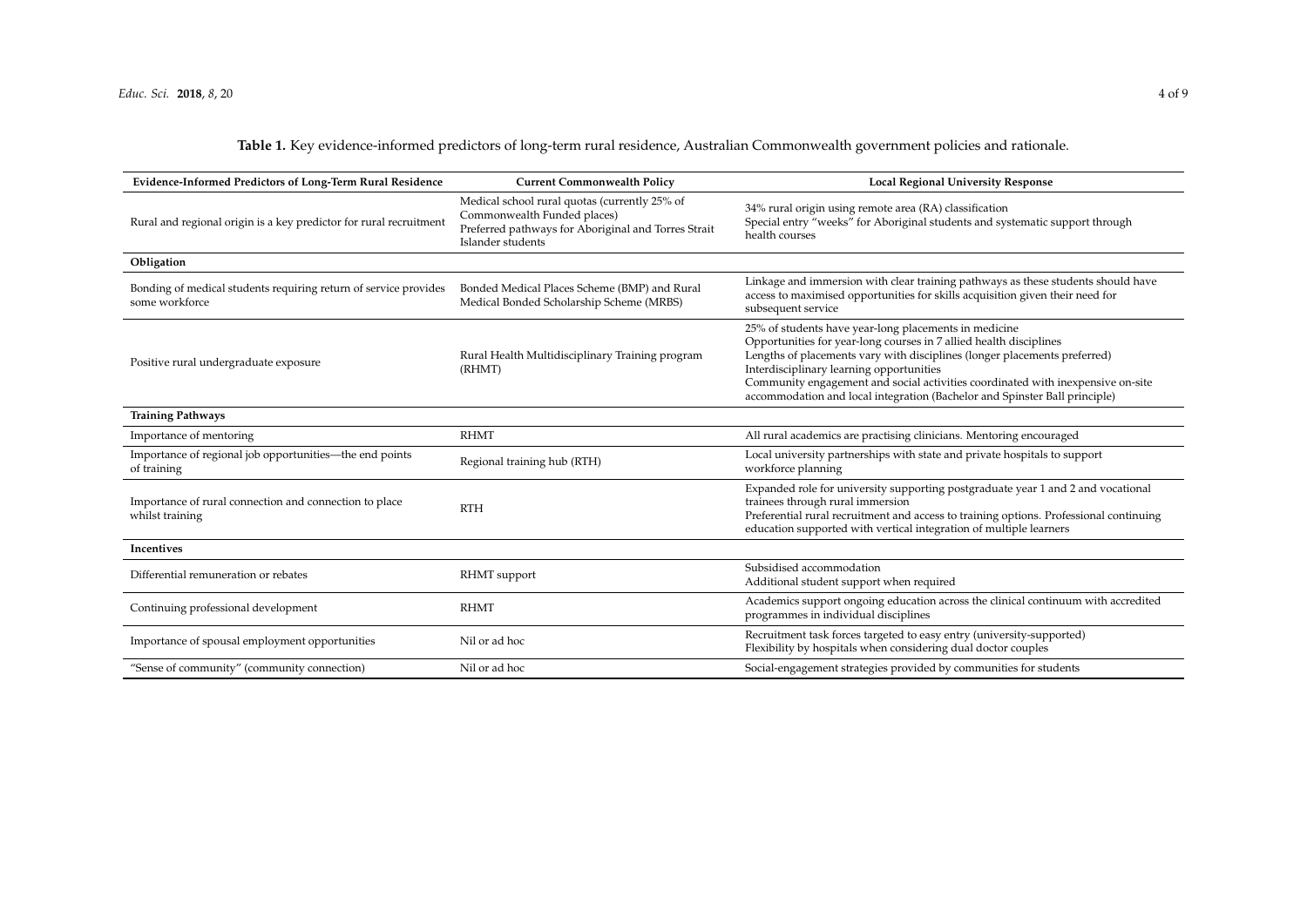### **2. Materials and Methods**

This is a retrospective cross-sectional study of the cohort of domestic students (all those not studying on international student visas) graduating from the JMP between 2012 and 2014. This study method was chosen as the data is routinely collected by the universities in order to satisfy Commonwealth funding requirements, and has been used by others in similar studies [\[15,](#page-8-14)[16\]](#page-8-15). Ethics approval for the study was obtained from the University of Newcastle and University of New England Human Research Ethics Committees (H-2017-0191).

#### *2.1. Data Collection*

Demographic data relating to rural background, RCS placement, bonding, Aboriginal status, age and gender was collected for all JMP students from UON and UNE datasets. Application for entry into the JMP through the Rural and Remote Admissions Scheme (RRAS) was used as an indicator for rural background. The current principal place of practice (PPP) for each graduate was sourced from the Australian Health Practitioner Agency (AHPRA) website. Practice locations were classified into district of workforce shortage (DWS) using the Modified Monash Model (MMM) where category MMM 1–2 represents metropolitan and regional locations with populations >50,000 and MMM 3–4 represents large to medium regional/rural populations of 15,000 to 50,000. Graduates were presumed to be in their 5th, 4th and 3rd postgraduate years (PGY), respectively, at the time the AHPRA website data was sourced (October 2016–January 2017). Not all students complete the degree program within the minimum 5-year time frame, therefore data is reported on the basis of graduation year rather than year of program entry in order to compare graduate cohorts at similar stages of their careers.

#### *2.2. Statistical Analyses*

De-identified data was entered into Statistical Package for Social Sciences (SPSS, version 24, IBM Corp., New York, NY, USA). Univariate comparisons were performed on categorical variables using the Chi-square or Fishers exact tests with a *p* value less than 0.05 considered significant. Binomial logistic regression using the backwards stepwise elimination method  $(p = 0.2$  cut off for non-significant variables) was used to determine factors predictive of rural practice. Interactions between all covariates (other than Aboriginality) were included in the analysis, but none were significant and were therefore not included in the final model. Further logistic regressions were undertaken to determine the effects of covariates independent of rural background and RCS participation. Odds ratios (OR) were calculated for statistically significant variables, together with 95% confidence intervals (CI).

## **3. Results**

<span id="page-4-0"></span>A total of 435 domestic students graduated from the JMP between 2012 and 2014. AHPRA records were found for 428 graduates (98%), 426 of whom were registered as practicing in Australia. A description of the graduate study cohort is presented in Table [2.](#page-4-0)

|                                            | <b>Year Completed Year 5</b> |      |      |              |
|--------------------------------------------|------------------------------|------|------|--------------|
|                                            | 2012                         | 2013 | 2014 | <b>Total</b> |
| Graduates                                  | 142                          | 165  | 198  | 505          |
| International student                      | 21                           | 19   | 30   | 70           |
| Unable to be traced                        |                              | 3    | 4    | 7            |
| Working overseas                           |                              |      |      | 2            |
| Included in study                          | 121                          | 142  | 163  | 426          |
| Completed rural clinical school (RCS) year | 55                           | 55   | 62   | 172          |

**Table 2.** Description of UON/UNE Joint Medical Program medical graduates.

Note: UON: University of Newcastle; UNE: University of New England; RCS: Rural Clinical School.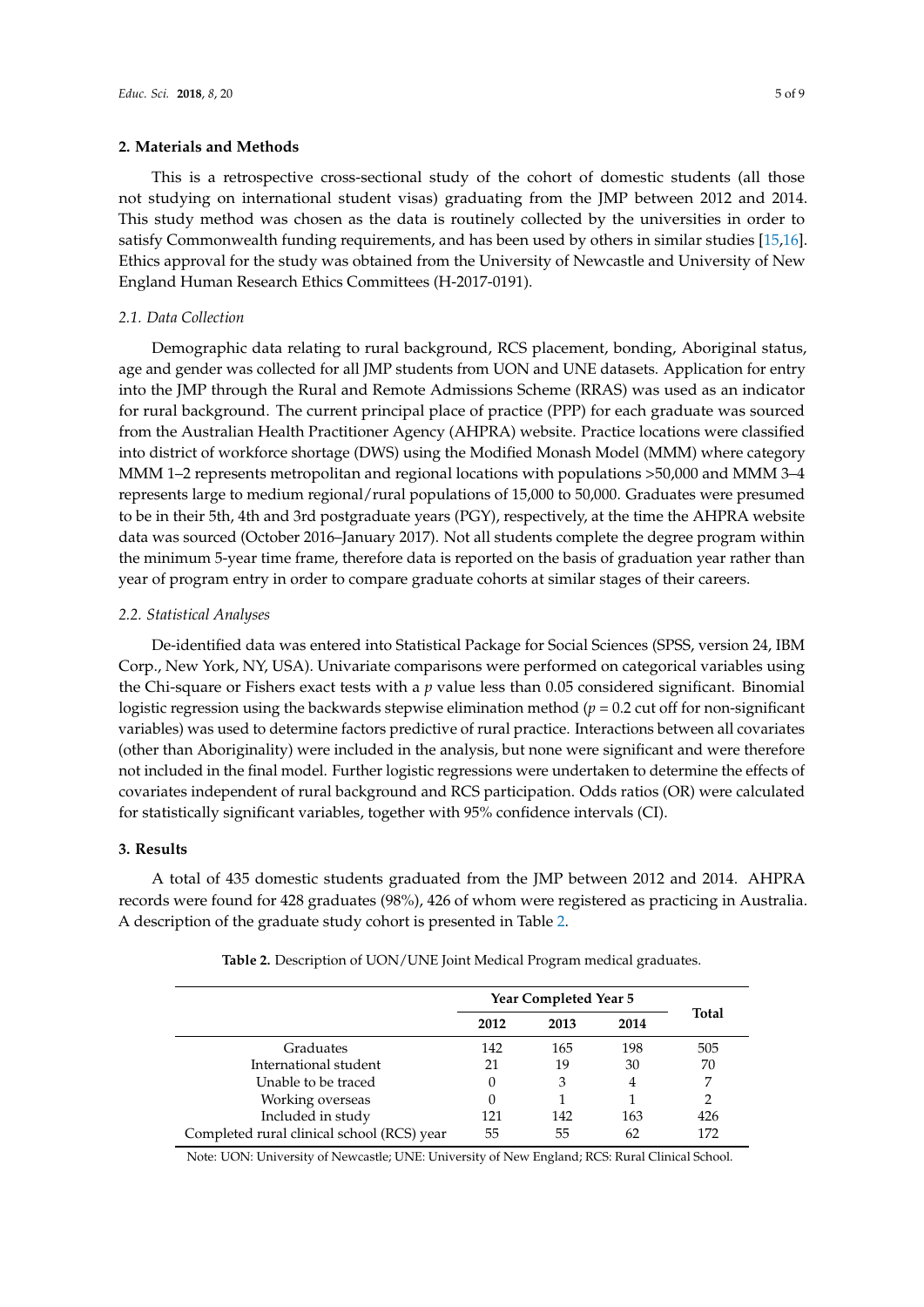Of the 426 graduates included in the study, 132 (31%) applied for entry to the JMP under the RRAS (Table [3\)](#page-5-0) and are considered to have a rural background for the purpose of this study. There were 138 graduates (32%) subject to some type of rural bonding agreement (BMP/MRBS/RAMUS), 54% of whom were from a non-rural background. Rural placements of at least one year in the 4th/5th year of the program had been undertaken by 171 (40%) graduates, 60% of whom were from a non-rural background. Overall, 9.8% of graduates were principally located in a regional/rural area (MMM 3–4); 8.5% in PGY 3, 8.6% in PGY 4 and 12.3% in PGY 5 (data not shown).

|                                                | <b>Background (RRAS Application)</b> |                             |                         |                    |
|------------------------------------------------|--------------------------------------|-----------------------------|-------------------------|--------------------|
| Demographic                                    | Rural, n<br>$(n = 132)$              | Non-Rural, n<br>$(n = 294)$ | Total, n<br>$(n = 426)$ | p Value $(\chi^2)$ |
| Principal place of practice (AHPRA)            |                                      |                             |                         |                    |
| MMM 1-2 (Major or large regional city)         | 107                                  | 278                         | 385                     |                    |
| MMM 3-4 (Medium-large or medium regional city) | 25                                   | 16                          | 41                      | < 0.000            |
| 4th/5th year RCS placement                     |                                      |                             |                         |                    |
| At least 1 year                                | 69                                   | 102                         | 171                     |                    |
| Less than 1 year                               | 63                                   | 192                         | 255                     | 0.001              |
| <b>Bonded (BMP/MRBS/RAMUS)</b>                 |                                      |                             |                         |                    |
| Yes                                            | 64                                   | 74                          | 138                     |                    |
| No                                             | 68                                   | 220                         | 288                     | < 0.000            |
| <b>ATSI</b>                                    |                                      |                             |                         |                    |
| Yes                                            | $\overline{2}$                       | 6                           | 8                       |                    |
| No                                             | 130                                  | 288                         | 418                     | 0.712              |
| Gender                                         |                                      |                             |                         |                    |
| Female                                         | 77                                   | 154                         | 231                     | 0.254              |
| Male                                           | 55                                   | 140                         | 195                     |                    |
| Stage of postgraduate employment               |                                      |                             |                         |                    |
| PGY <sub>5</sub>                               | 44                                   | 78                          | 122                     |                    |
| PGY <sub>4</sub>                               | 47                                   | 93                          | 140                     | 0.097              |
| PGY <sub>3</sub>                               | 41                                   | 123                         | 164                     |                    |
| Age at completion of medical degree            |                                      |                             |                         |                    |
| 25 or more                                     | 44                                   | 93                          | 137                     | 0.728              |
| 24 or less                                     | 88                                   | 201                         | 289                     |                    |

<span id="page-5-0"></span>**Table 3.** Demographic characteristics of UON/UNE Joint Medical Program graduates (2012–2014).

Note: UON: University of Newcastle; UNE: University of New England; RCS: rural clinical school; RRAS: Rural/Remote Admissions Scheme; AHPRA: Australian Health Practitioner Regulation Agency; MMM: Modified Monash Model; BMP: Bonded Medical Places Scheme; MRBS: Medical Rural Bonded Scholarship; RAMUS: Rural Australia Medical Undergraduate Scholarship; ATSI: Aboriginal or Torres Strait Islander; PGY: postgraduate year.

#### *Analysis*

There was a statistically significant difference in graduate background with respect to principal place of practice (*p* < 0.000), RCS placements (*p =* 0.001) and bonding (*p* < 0.000) (Table [3\)](#page-5-0). Significant associations were also found with RCS placements and both gender  $(p = 0.042)$  and bonding  $(p = 0.008)$ (data not shown).

Univariate analysis of independent variables showed graduates who had undertaken RCS placements of at least one year (OR 6.293, 95% CI 2.919–13.566) were over 6 times more likely to be practicing in a rural location in postgraduate years 3–5, while those with a rural background were 4 times more likely (OR 4.060, 95% CI 2.086–7.901) (Table [4\)](#page-6-0). Graduate age and gender had a smaller, but significant, effect on PPP location. Being female (OR 2.189, 95% CI 1.085–4.417) and at least 25 years old at completion of their medical degree (OR 2.182, 95% CI 1.139–4.178) was associated with rural PPP location. Aboriginality was not included in the analysis, as expected cell counts were too small (<5). The effect of bonding was not statistically significant.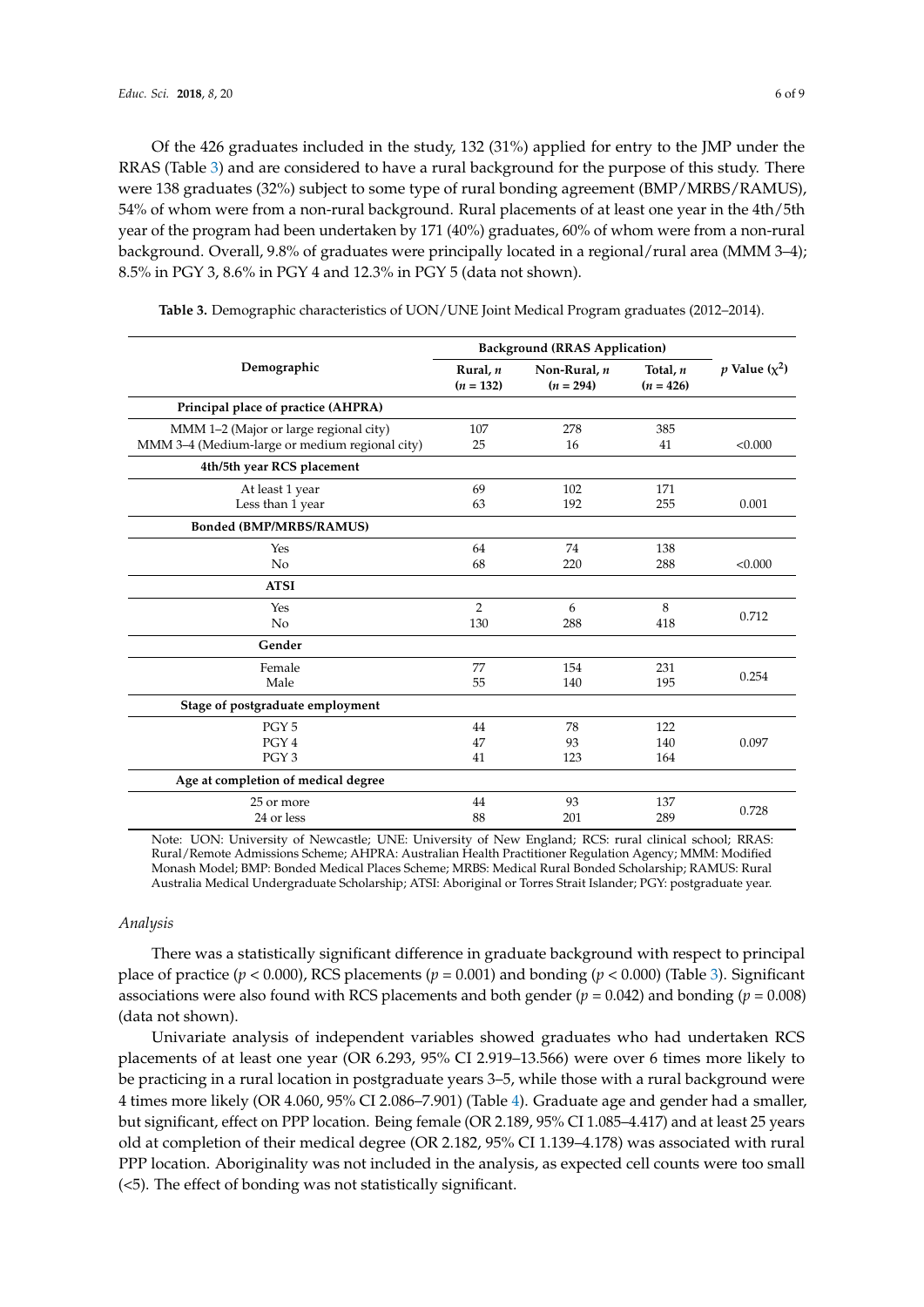<span id="page-6-0"></span>

| Characteristic                                                 | Odds Ratio (95% CI)     | p       |
|----------------------------------------------------------------|-------------------------|---------|
| Univariate analysis                                            |                         |         |
| Origin: rural (v non-rural)                                    | $4.060(2.086 - 7.901)$  | < 0.000 |
| RCS placement: at least 1 year (v less than 1 year)            | $6.293(2.919-13.566)$   | < 0.000 |
| Bonding: BMP/MRBS/RAMUS (v unbonded)                           | $0.966(0.484 - 1.928)$  | 0.921   |
| Gender: female (v male)                                        | 2.189 (1.085-4.417)     | 0.026   |
| Age at completion of medical degree: 25 or more (v 24 or less) | 2.182 (1.139-4.178)     | 0.017   |
| Multivariate analysis                                          |                         |         |
| Origin: rural (v non-rural)                                    | $3.613(1.752 - 7.450)$  | 0.001   |
| RCS placement: at least 1 year (v less than 1 year)            | $6.075(2.716 - 13.591)$ | < 0.000 |
| Bonding: BMP/MRBS/RAMUS (v unbonded)                           | $0.589(0.272 - 1.275)$  | 0.179   |
| Gender: female (v male)                                        | 1.794 (0.851-3.783)     | 0.125   |
| Age at completion of medical degree: 25 or more (v 24 or less) | 2.550 (1.252-5.194)     | 0.010   |

**Table 4.** Univariate and multivariate analysis of rural principal place of practice (MMM 3–4).

Note: RCS: rural clinical school; RRAS: Rural/Remote Admissions Scheme; MMM: Modified Monash Model; BMP: Bonded Medical Places Scheme; MRBS: Medical Rural Bonded Scholarship; RAMUS: Rural Australia Medical Undergraduate Scholarship; ATSI: Aboriginal or Torres Strait Islander; PGY: postgraduate year.

Multivariate logistic regression analysis for main effects showed that undertaking rural placements of at least one year (OR, 6.075, 95% CI 2.716–13.591), rural background (OR 3.613, 95% CI 1.752–7.450) and being 25 years or older at completion of a medical degree (OR 2.550, 95% CI 1.252–5.19[4\)](#page-6-0) were predictive of practice in a rural location (Table 4). Gender  $(p = 0.125)$  and bonding  $(p = 0.179)$  were included in the model, but were not statistically significant predictors. The model explained 24% of the variance in PPP location and correctly classified 91.3% of cases. Sensitivity was 17.1%, specificity was 99.2%, positive predictive value was 70.0, and negative predictive value was 91.8%.

Interaction terms for RCS placement with bonding, origin and gender and for origin with bonding were included in an additional regression analysis, but none were found to predict rural practice significantly (results not shown).

#### **4. Discussion**

The lead-time before policy change impacts on the medical workforce is necessarily long. The RCS at UON commenced in 2006, meaning that the first cohort of graduates should now be reviewing their long-term practice location. Proxy markers of interest or long-term rural intent may be required. One of these might be the preferential recruitment into postgraduate hospital employment in regional locations where medical student training occurred. One of the challenges with this measure is that doctors often must return to city hospitals to get access to specialty training or special skills. The tracking data reported here for the first three cohorts of JMP graduates is preliminary, but does give cause for optimism in that both rural origin and rural exposure appear to correlate independently with rural practice postcode.

Rural background was again confirmed an important predictor of long-term rural residence. A RCS placement of at least one year does appear to be linked to PGY 3–5 workplace location, independent of rural background and bonding status. This affirms the independent effect of positive rural exposure seen by others [\[9](#page-8-8)[,15\]](#page-8-14). It also supports the notion that multiple strategies are required to redress the rural medical workforce deficit, and that an emphasis on rural background only could miss a group of students who, when exposed to rural locations, can see a career for themselves. This is an important finding as it would support the policy of providing rural placements to students of both rural and metropolitan origin.

It is possible that rural intent could be set prior to the decision to participate in an extended RCS placement and, therefore, could be a potential confounder of practice location. Intent was not investigated in this study, since this data was not available to the researchers. A study of graduates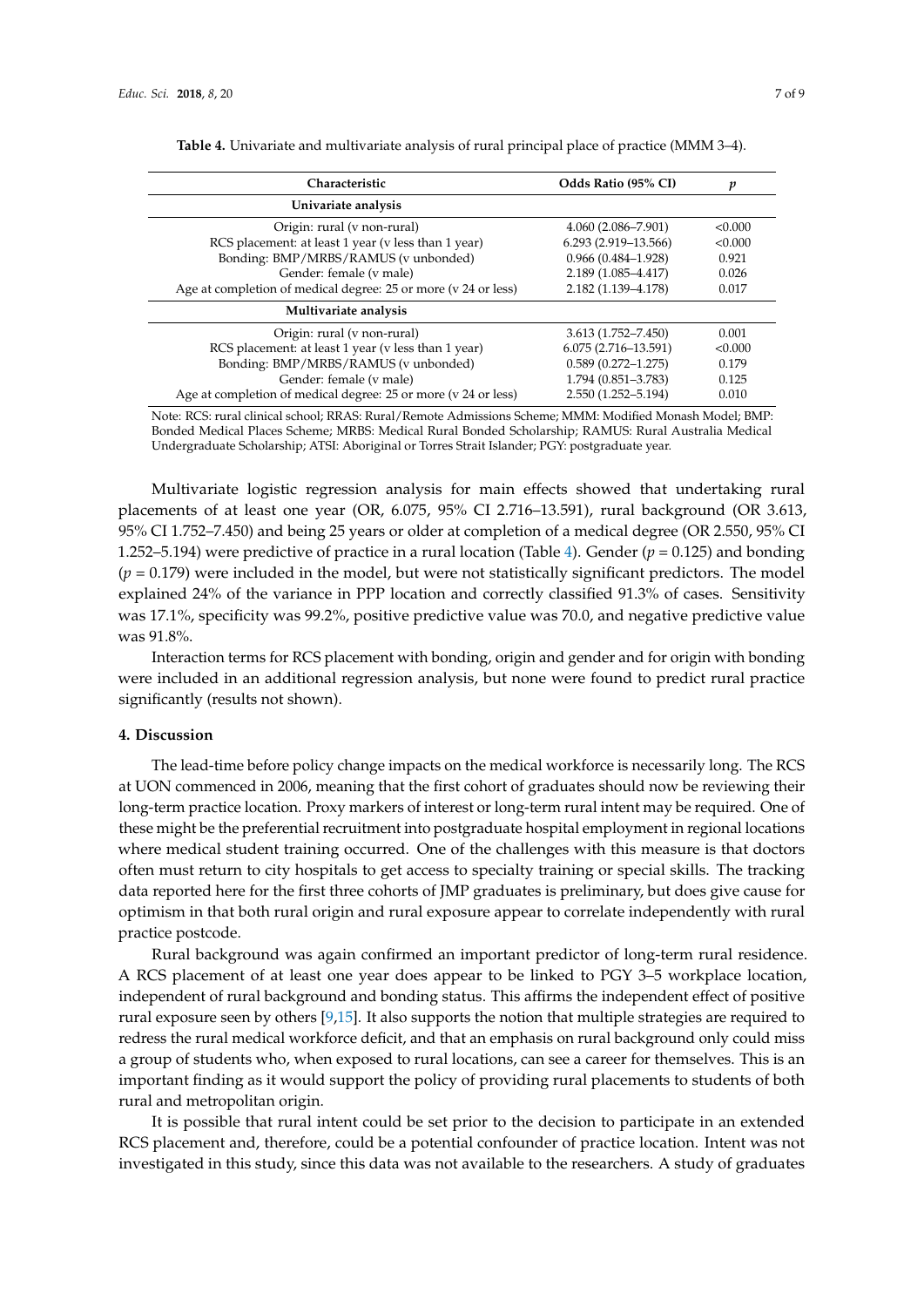from the University of Western Australia found a positive interaction between prior rural intent and RCS participation with respect to rural workforce outcomes in postgraduate years 2–5 [\[15\]](#page-8-14).

Bonding was not related to rural-practice location. Given the early nature of this data along the training pathway, there is no indication whether rural bonded graduates were still training or if they had found alternative pathways out of the bond. This measure was unpopular with students and dissatisfaction has been reported in the medical press [\[17\]](#page-8-16). This may have led to the change in policy to shorten the bonding requirement in 2015. The success of bonding as a key obligatory strategy is not demonstrated and will require recasting and reviewing the long-term retention evidence.

The other factor of unclear significance was age. The inclusion of age as an independent variable is required in future analysis to investigate its relationship to long-term rural residence. Previous observations have suggested that an older age (more likely for those in postgraduate medical courses) may predict long-term rural recruitment [\[15\]](#page-8-14).

Table [1](#page-3-0) details major training pathway initiatives that have been used by the Commonwealth government. Evidence that longer later placements are positively associated with longer-term rural residence is continuing to accumulate [\[9\]](#page-8-8). The challenge has been to develop positive experiences for students in areas where clinicians have significant service delivery demands in addition to teaching. The opportunity for students to experience the benefits of work variety and clinical autonomy have to be balanced by the identification of positive workplace culture and perceived "work–life balance" [\[14\]](#page-8-13). Changing lifestyle factors such as the need for dual careers for most couples, and preference for coastal locations, will continue to influence the attractiveness of rural residence. Social factors such as spousal employment and educational requirements for children are both now known to influence retention [\[18\]](#page-8-17).

Key questions remain about how to maximize rural-based medical education as a workforce strategy. They include better definition of rural origin, rural intent and the location of rural training and its impact. The other major challenge is predicting retention as opposed to recruitment. At a time where social change and technological impacts are changing the delivery of medical services, the understanding of what is reasonable retention must be explored.

Many of the important ingredients for a sustained long-term rural workforce do lie outside rural areas; however, a positive pipeline approach, such as described here, is already impacting the postgraduate workforce, providing an economic boom to the areas in which it is delivered, and shining a spotlight on the workforce and the health of rural and remote communities. With a long-term shared vision to include specialist training in the same locations, it will almost certainly assist in addressing medical workforce maldistribution.

## **5. Conclusions**

Participation in extended JMP RCS placements is strongly associated with rural practice in the first 3 to 5 postgraduate years, irrespective of student background. This finding indicates that strategies aimed at expanding the rural workforce should include the promotion of rural placements as well as rural background. Further research on the longer-term workforce outcomes of this cohort, and evaluation of additional measures aimed at capitalising on the interest of graduates in rural locations in the early stages of their career, is required to meet the health care needs of rural populations.

**Acknowledgments:** The Australian Government funds the Rural Health Multidisciplinary Training Program.

**Author Contributions:** Jennifer May and Julie Burrows conceived and designed the tracking study with assistance from Leanne Brown. Julie Burrows extracted the data and performed the analysis. Jennifer May wrote the paper, Julie Burrows and Leanne Brown contributed to editing and writing.

**Conflicts of Interest:** The authors declare no conflict of interest. The funding sponsors had no role in the design of the study; in the collection, analyses, or interpretation of data; in the writing of the manuscript, and in the decision to publish the results.